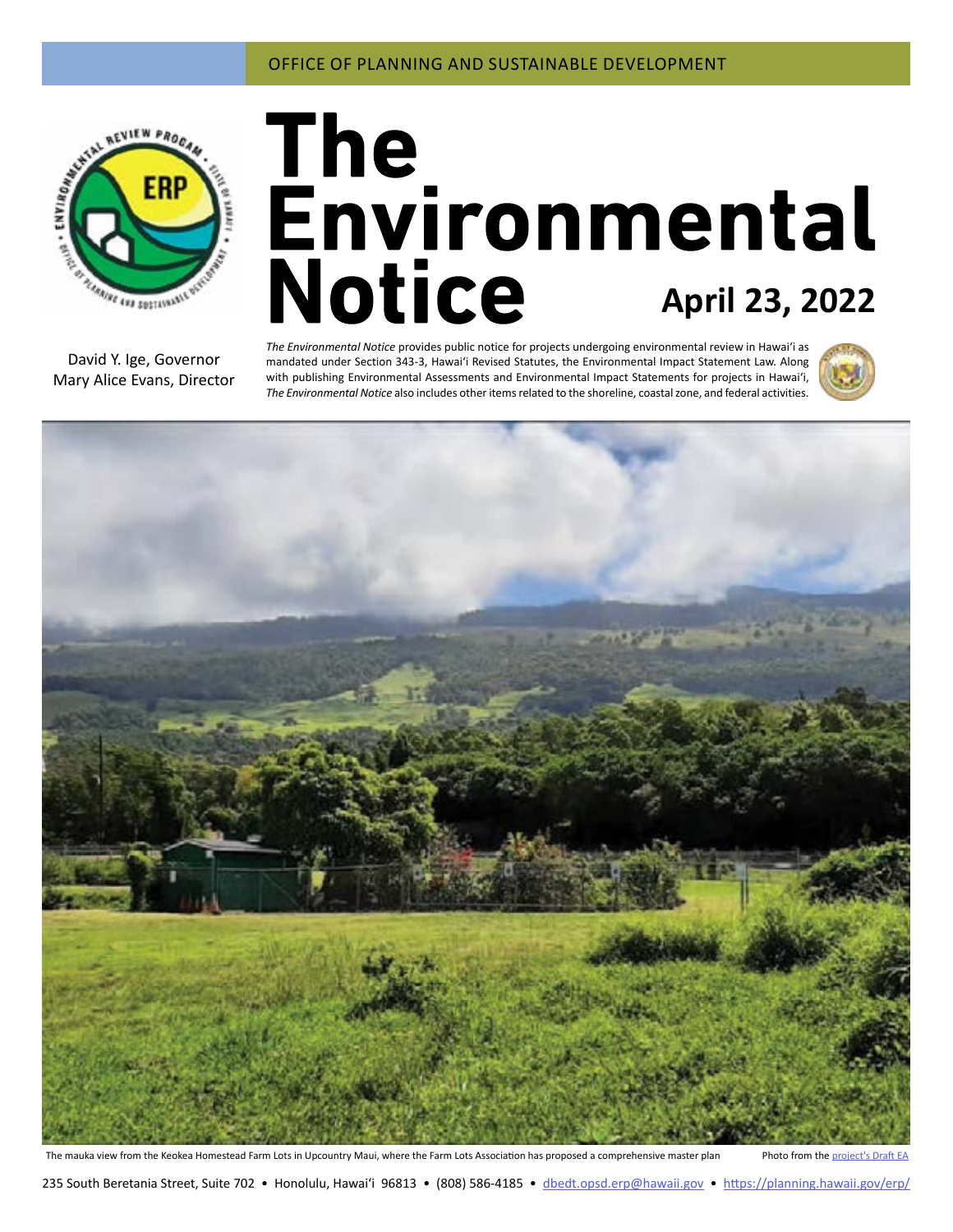# TABLE OF CONTENTS

| HAWAI'I                                                                                              |  |
|------------------------------------------------------------------------------------------------------|--|
|                                                                                                      |  |
| <b>MAUI</b>                                                                                          |  |
|                                                                                                      |  |
|                                                                                                      |  |
| $O'$ AHU                                                                                             |  |
|                                                                                                      |  |
| 'Ahuimanu Wastewater Pre-Treatment Facility Improvements and Equalization Facility--Draft EA (AFNSI) |  |
| <b>CHAPTER 25, REVISED ORDINANCES OF HONOLULU</b>                                                    |  |
|                                                                                                      |  |
|                                                                                                      |  |
|                                                                                                      |  |
|                                                                                                      |  |
|                                                                                                      |  |
| <b>COASTAL ZONE MANAGEMENT NOTICES</b>                                                               |  |
|                                                                                                      |  |
|                                                                                                      |  |
|                                                                                                      |  |
| <b>SHORELINE NOTICES</b>                                                                             |  |
|                                                                                                      |  |
|                                                                                                      |  |
|                                                                                                      |  |
|                                                                                                      |  |

# Statewide Map of New HRS Chapter 343 Documents & Determinations



[Hale Makua Facility](#page-3-0)

[Keokea Homestead Farm Lots](#page-2-0)

[Roehrig Residence](#page-2-0)  [in Waʹawaʹa](#page-2-0)

**LEGEND** New document count in this issue: 5 total  $\bullet$  - HRS § 343-5(b) Agency Actions: 1 O - HRS § 343-5(e) Applicant Actions: 4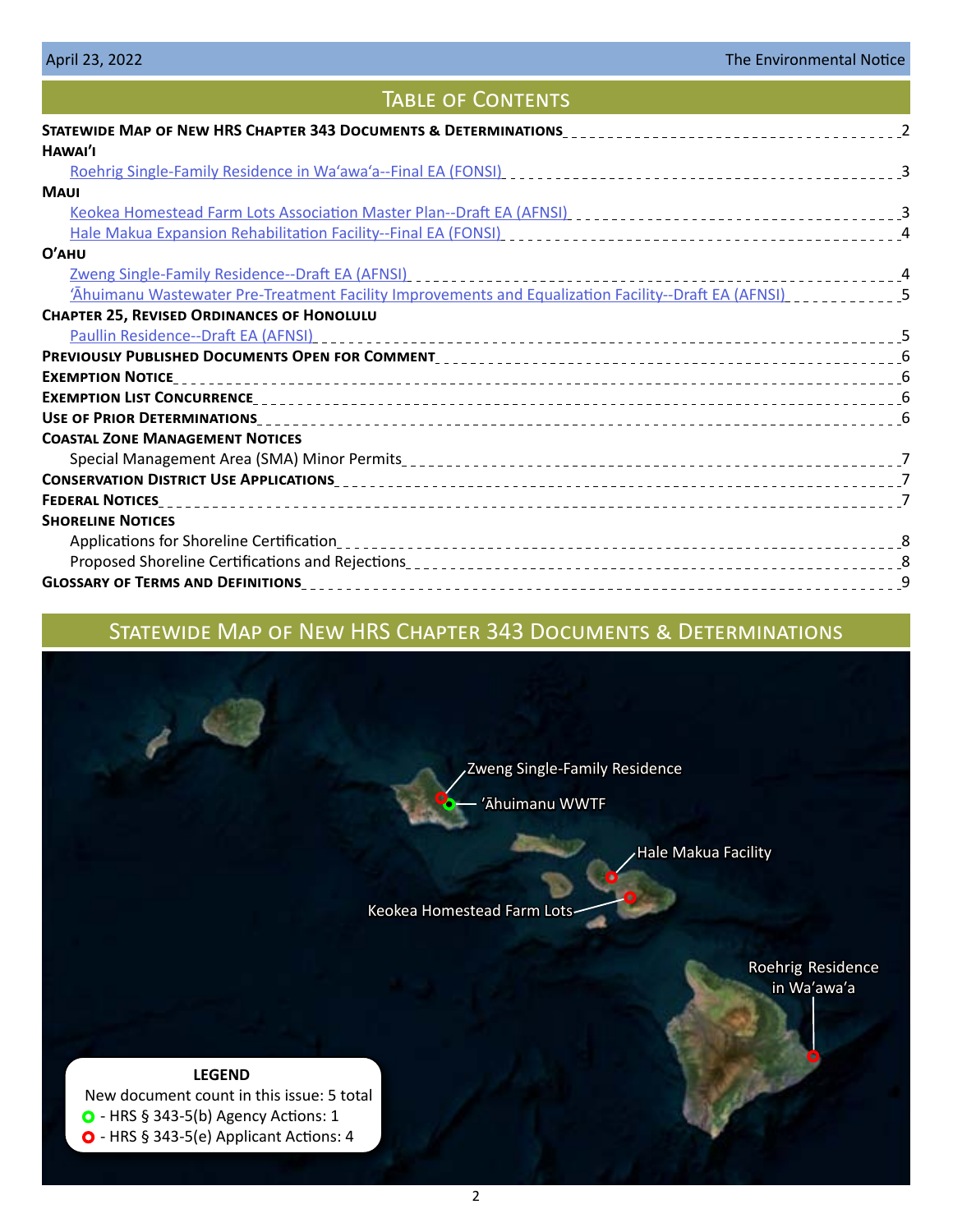# HAWAI'I

# <span id="page-2-0"></span>**[Roehrig Single-Family Residence in Wa'awa'a--Final EA \(FONSI\)](https://files.hawaii.gov/dbedt/erp/Doc_Library/2022-04-23-HA-FEA-Roehrig-SFR-in-Waawaa.pdf)**

| HRS §343-<br>5(a) Trigger         | (2) Propose any use within any land classified as a conservation district                                                                                                                                                                                                 |
|-----------------------------------|---------------------------------------------------------------------------------------------------------------------------------------------------------------------------------------------------------------------------------------------------------------------------|
| District(s)                       | Puna                                                                                                                                                                                                                                                                      |
| TMK(s)                            | $(3)$ 1-4-028:008                                                                                                                                                                                                                                                         |
| Permit(s)                         | County of Hawai'i: Special Management Area Permit Plan Approval, Grubbing, Grading, and Building<br>Permits, Driveway Access Permit; State of Hawai'i: Conservation District Use Permit, Wastewater System<br>Approval, Chapter 6E SHPD Approval of Archaeological Survey |
| <b>Approving</b><br><b>Agency</b> | State of Hawai'i, Department of Land and Natural Resources<br>Trevor Fitzpatrick, (808) 798-6660, trevor.j.fitzpatrick@hawaii.gov<br>1151 Punchbowl Street #131, Honolulu, HI 96813                                                                                       |
| Applicant                         | Christopher and Wendi Roehrig; 64-629 Kololala Place, Kamuela, HI 96743<br>$c$ /o: James Leonard, (808) 987-4826, imleonard@mac.com                                                                                                                                       |
| <b>Consultant</b>                 | GEOMETRICIAN ASSOCIATES, LLC; 10 Hina Street, Hilo, HI 96720<br>Ron Terry, (808) 987-5239, rterry@hawaii.rr.com                                                                                                                                                           |
| <b>Status</b>                     | Finding of No Significant Impact (FONSI)                                                                                                                                                                                                                                  |

Applicants propose a home on their 0.459-acre shoreline property within a subdivision in Puna. The 1-story home will be set back 70 feet from the shoreline and will have 2,356-square of interior space, 2 bedrooms, 2 baths, a front fence and gate, and a garage and lanai. The off-grid home will have rooftop solar PV. The project includes landscaping with the natural hala/naupaka vegetation and replaces hala trees that need to be removed within areas that have or will have invasive trees removed. No threatened and endangered plants are present, and no archaeological sites are present. Grading will be minimal and mitigated by BMPs. Clearing timing restrictions will help prevent impacts to endangered Hawaiian hoary bats. Cultural practices in the form of fishing and gathering sometimes occur makai of the lot and would not be adversely affected.

## **[Keokea Homestead Farm Lots Association Master Plan--Draft EA \(AFNSI\)](https://files.hawaii.gov/dbedt/erp/Doc_Library/2022-04-23-MA-DEA-Keokea-Homestead-Farm-Lots-Association-Master-Plan.pdf) HRS §343- 5(a) Trigger** (1) Propose the use of state or county lands or the use of state or county funds **District(s)** Makawao **TMK(s)**  $(2)$  2-2-002:067; 068 **Permit(s)** Numerous (see document) **Approving Agency** State of Hawai'i, Department of Hawaiian Home Lands Julie-Ann Cachola, (808) 779-5084, [julie-ann.cachola@hawaii.gov](mailto:julie-ann.cachola%40hawaii.gov?subject=) P.O. Box 1879, Honolulu, HI 96805 **Applicant** Keokea Homestead Farm Lots Association; 1245 Keanuhea Place, Kula, HI 96790 c/o: Alika and Pi'ilani Akana, (808) 378-6810, [alikaakana@yahoo.com](mailto:alikaakana%40yahoo.com?subject=) **Consultant** PBR HAWAII & Associates, Inc.; 1001 Bishop Street, Suite 650, Honolulu, HI 96813 Vincent Shigekuni, (808) 521-5631, [vshigekuni@pbrhawaii.com](mailto:vshigekuni%40pbrhawaii.com?subject=) **Status** Statutory 30-day public review and comment period starts. Comments are due by May 23, 2022. Please click on title link above to read the document, then send comments to the approving agency and copy the applicant and the consultant. **MAUI**

The master plan developed by the Keokea Homestead Farm Lots Association (KHFLA) would include: a Cultural Education Center, Native Food and Medicinal Plant Gardens, Child and Senior Care Complex, Multipurpose Community Center Complex, Amphitheater, local small business and food venue, and native forest restoration efforts.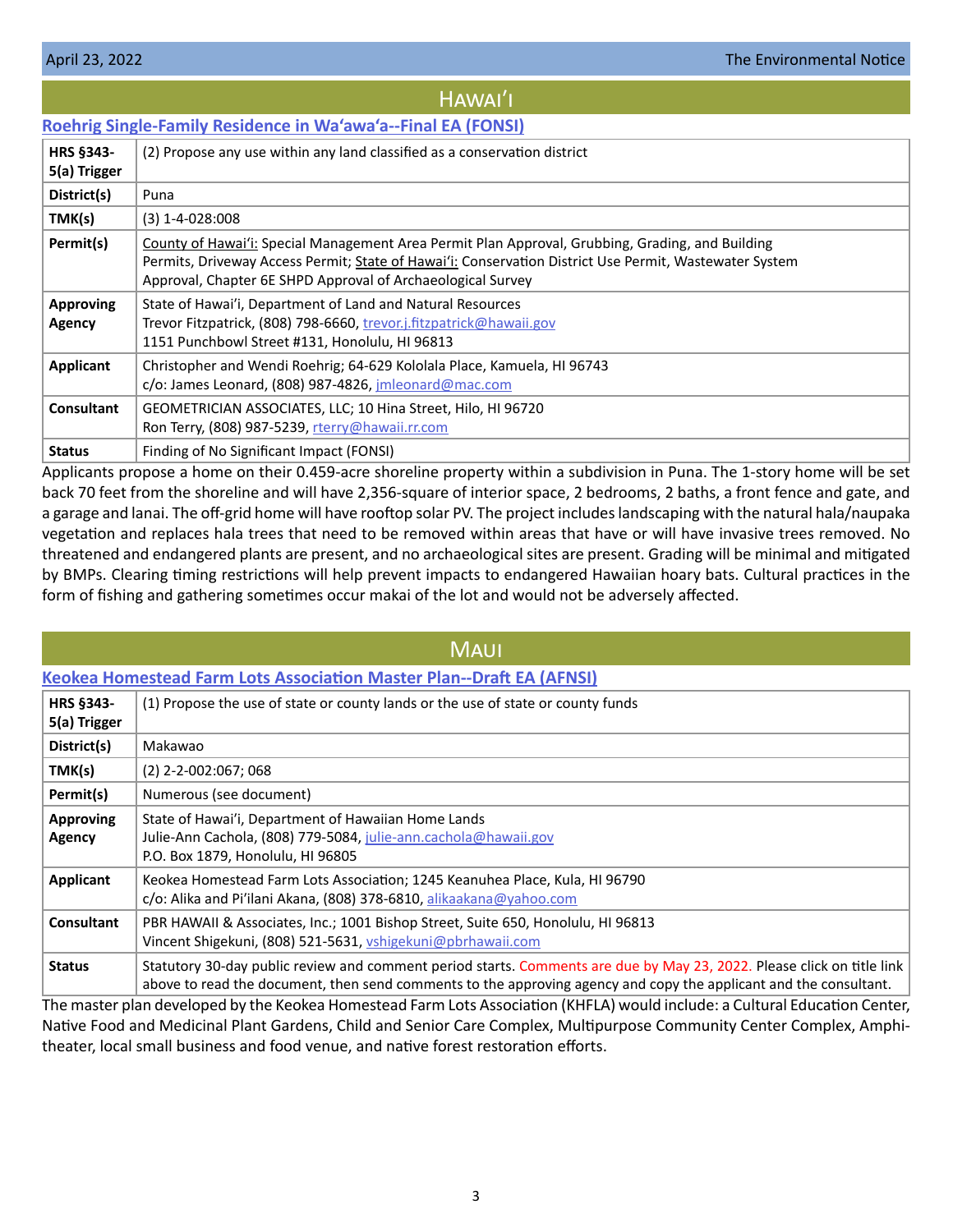# Maui (continued)

# <span id="page-3-0"></span>**[Hale Makua Expansion Rehabilitation Facility--Final EA \(FONSI\)](https://files.hawaii.gov/dbedt/erp/Doc_Library/2022-04-23-MA-FEA-Hale-Makua-Expansion-Rehabilitation-Facility.pdf)**

| <b>HRS §343-</b><br>5(a) Trigger | (1) Propose the use of state or county lands or the use of state or county funds                                                                                      |
|----------------------------------|-----------------------------------------------------------------------------------------------------------------------------------------------------------------------|
| District(s)                      | Wailuku                                                                                                                                                               |
| TMK(s)                           | $(2)$ 3-9-007:097                                                                                                                                                     |
| Permit(s)                        | County Grubbing, Grading and Building Permits, HRS 6E Compliance, NPDES Construction Permit Coverage, land lease or<br>conveyance                                     |
| <b>Approving</b><br>Agency       | County of Maui, Department of Parks and Recreation<br>Samual Marvel, (808) 270-7230, samual.marvel@co.maui.hi.us<br>700 Halia Nakoa Street, Unit 2, Wailuku, HI 96793 |
| Applicant                        | Hale Makua Health Services; 472 Kaulana Street, Kahului, HI 96732<br>Wesley Lo, (808) 243-1722, wes.lo@ohanapacific.com                                               |
| Consultant                       | Kaimana Environmental Solutions LLC; P.O. Box 11890, Honolulu, HI 96828<br>Max Solmssen, (808) 341-3546, max@kaimanaenv.com                                           |
| <b>Status</b>                    | Finding of No Significant Impact (FONSI) determination                                                                                                                |

The proposed project includes expansion of the existing Hale Makua Health Services Kahului care facility, that would include construction of a new rehabilitation facility on adjacent County land that would be leased or conveyed by the County to Hale Makua Health Services. The proposed rehabilitation facility would include an approximately 76,200 square foot two-story commercial building, as well as associated parking area. The proposed facility would provide much needed health services such as physical, occupational and speech therapy, as well as home health and nursing services to the Kahului community, as well as to greater Maui County.

# Oʹahu

## **[Zweng Single-Family Residence--Draft EA \(AFNSI\)](https://files.hawaii.gov/dbedt/erp/Doc_Library/2022-04-23-OA-DEA-Zweng-Single-Family-Residence.pdf)**

| <b>HRS §343-</b><br>5(a) Trigger | (2) Propose any use within any land classified as a conservation district                                                                                                                                                                   |
|----------------------------------|---------------------------------------------------------------------------------------------------------------------------------------------------------------------------------------------------------------------------------------------|
| District(s)                      | Ko'olaupoko                                                                                                                                                                                                                                 |
| TMK(s)                           | $(1)$ 4-8-006:001                                                                                                                                                                                                                           |
| Permit(s)                        | State of Hawai'i: Conservation District Use Permit, Wastewater System Approval, Road Access Approval, Chapter 6E<br>City and County of Honolulu: Grubbing, Grading, and Building Permits                                                    |
| <b>Approving</b><br>Agency       | State of Hawai'i, Department of Land and Natural Resources<br>Trevor Fitzpatrick, (808) 798-6660, trevor.j.fitzpatrick@hawaii.gov<br>1151 Punchbowl Street #131, Honolulu, HI 96813                                                         |
| Applicant                        | Mr. Paul Zweng, Executive Director of Ohulehule Forest Conservancy<br>c/o Bruce Tsuchida, President of Townscape, Inc.                                                                                                                      |
| <b>Consultant</b>                | Townscape, Inc.; 900 Fort Street Mall, Suite 1160, Honolulu, HI 96813<br>Bruce Tsuchida, (808) 536-6999, bruce@townscapeinc.com                                                                                                             |
| <b>Status</b>                    | Statutory 30-day public review and comment period starts. Comments are due by May 23, 2022. Please click on title link<br>above to read the document, then send comments to the approving agency and copy the applicant and the consultant. |

The applicant is proposing to construct an approximately 4,955 sq. ft single-story slab-on-grade single-family residence consisting of 4 bedrooms, 3.5 bathrooms, kitchen, living and dining room, laundry room, carport and large covered lanai space. Electrical (via a Hawaiian Electric Company connection as well as photovoltaic system), a rainwater catchment system, and an independent septic system for wastewater disposal are also proposed to support the residence. Additionally, the applicant is proposing to utilize and extend the existing driveway to the proposed residence as well as install landscaping over an approximate area of 0.90-acres (39,204 sq. ft) consisting of non-invasive plantings including trees, hedges, and areas of grass lawn near the proposed driveway and dwelling.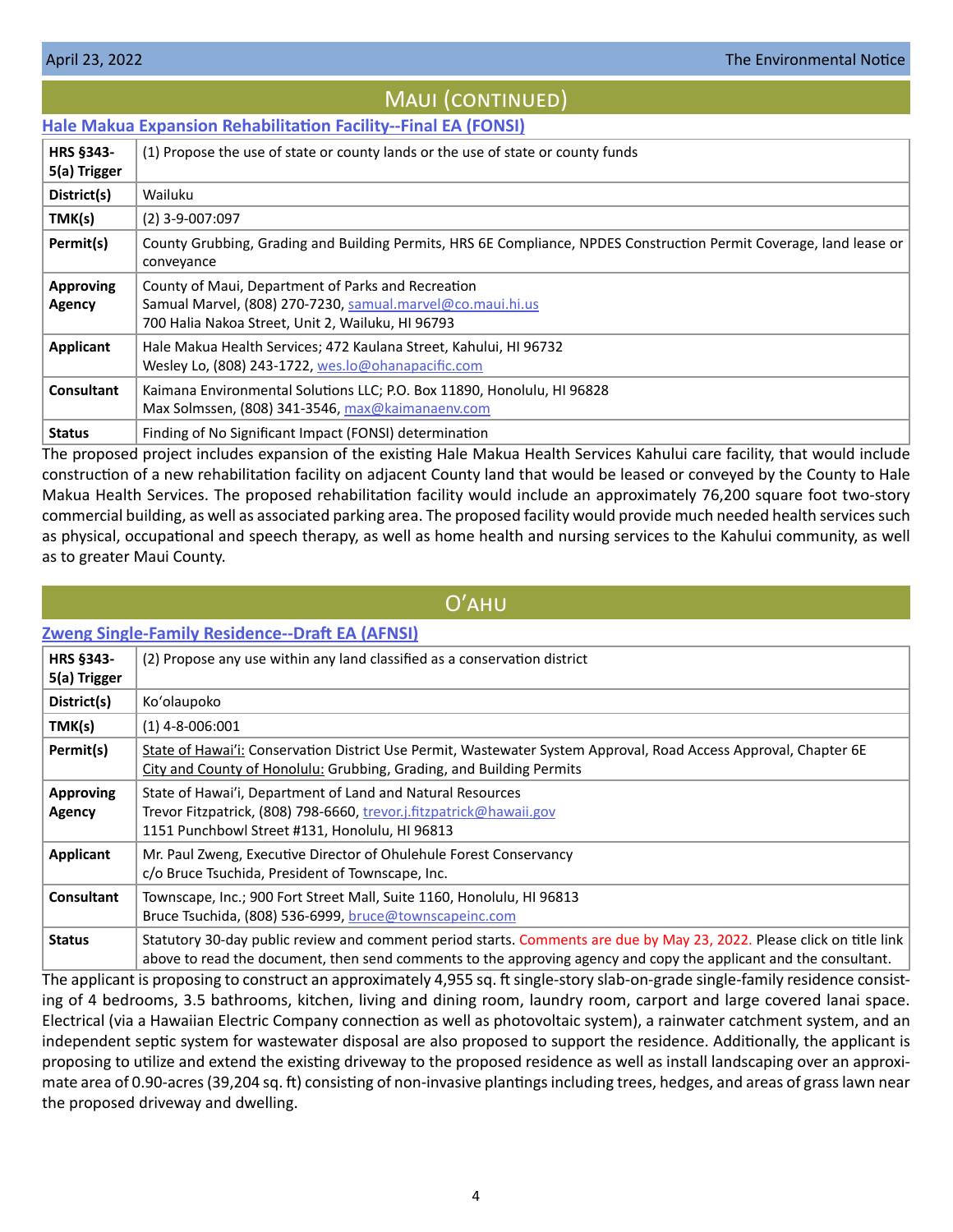## Oʻahu

# <span id="page-4-0"></span>**['Āhuimanu Wastewater Pre-Treatment Facility Improvements and Equalization Facility--Draft EA \(AFNSI\)](https://files.hawaii.gov/dbedt/erp/Doc_Library/2022-04-23-OA-DEA-Ahuimanu-Wastewater-Facility-Improvements-and-Equalization-Facility.pdf)**

| <b>HRS §343-</b><br>5(a) Trigger           | (1) Propose the use of state or county lands or the use of state or county funds                                                                                                                                                      |
|--------------------------------------------|---------------------------------------------------------------------------------------------------------------------------------------------------------------------------------------------------------------------------------------|
| District(s)                                | Ko'olaupoko                                                                                                                                                                                                                           |
| TMK(s)                                     | $(1)$ 4-7-004:006 por.; 4-7-037:030                                                                                                                                                                                                   |
| Permit(s)                                  | Various (see document)                                                                                                                                                                                                                |
| Proposing/<br><b>Determining</b><br>Agency | City and County of Honolulu, Department of Environmental Services<br>Ashlee Saito, (808) 768-8760, ashlee.saito@honolulu.gov<br>1000 Uluohia Street, Suite 308, Kapolei, HI 96707                                                     |
| Consultant                                 | R. M. Towill Corporation; 2024 North King Street, Suite 200, Honolulu, HI 96819<br>Jaime Nishikawa, (808) 842-1133, jaimen@rmtowill.com                                                                                               |
| <b>Status</b>                              | Statutory 30-day public review and comment period starts. Comments are due by May 23, 2022. Please click on title link<br>above to read the document, then send comments to the proposing/determining agency and copy the consultant. |

The ENV plans to:

1. Rehabilitate the onsite wastewater storage system to prevent wastewater spills during storage events (force main or pump station failure or maintenance/conditional assessment shutdown) or projected peak wet weather flow conditions.

2. Renovate the Headworks to accommodate new screening and grit removal equipment and replace the non-functional odor control system.

3. Renovate the Influent Pump Station Building to accommodate an office/bathroom and rehabilitate interior equipment and utilities.

4. Replace deteriorating equipment located within the existing Effluent Pump Station and Auxiliary Generator and Blower Buildings, upgrade SCADA and security systems, demolish non-operational Sludge Dewatering Building and other general landscape/drainage improvements.

# Chapter 25, Revised Ordinances of Honolulu

Use of the Special Management Area (SMA) is not a trigger under Chapter 343, but developments in Oʻahu's SMA are required to go through an environmental review process that mirrors the procedural requirements of [HRS Chapter 343](https://www.capitol.hawaii.gov/hrscurrent/Vol06_Ch0321-0344/HRS0343/HRS_0343-.htm), pursuant to [Revised Ordinances of Honolulu, Chapter 25.](https://www.honolulu.gov/rep/site/ocs/roh/ROH_Chapter_25_article_1_12.pdf) Developments being reviewed under Chapter 25 but not Chapter 343 appear here.

## **[Paullin Residence--Draft EA \(AFNSI\)](https://files.hawaii.gov/dbedt/erp/Other_TEN_Publications/2022-04-23-OA-Chapter-25-DEA-Paullin-Residence.pdf)**

| District(s)                | Ko'olauloa                                                                                                                                                                                                                |
|----------------------------|---------------------------------------------------------------------------------------------------------------------------------------------------------------------------------------------------------------------------|
| TMK(s)                     | $(1)$ 5-7-003: 057                                                                                                                                                                                                        |
| Permit(s)                  | Special Management Area Use Permit, Building, Individual Wastewater System                                                                                                                                                |
| <b>Approving</b><br>Agency | City and County of Honolulu, Department of Planning and Permitting<br>Alex Beatty - Land Use Permits Division, (808) 768-8032, abeatty@honolulu.gov<br>650 South King Street, 7th Floor, Honolulu, HI 96813               |
| Applicant                  | Barbara Paullin; 2510 Via Campesina, Palos Verdest Estates, CA 90724<br>(310) 968-2346                                                                                                                                    |
| Consultant                 | Planning Solutions Inc.; 711 Kapi'olani Boulevard, Suite 950, Honolulu, HI 96813<br>James Hayes, (808) 550-4483, jim@psi-hi.com                                                                                           |
| <b>Status</b>              | Statutory 30-day public review and comment period starts. Comments are due by May 23, 2022. Please click on title link<br>above to read the document, then send comments to the approving agency and copy the consultant. |

The proposal consists of the the following actions: (a) removal of existing structures, and (b) development of a new single-family residence. The new structure will (a) have a total interior area of roughly 1,700 square feet; (b) comply with all land use requirements, including yard, height, and shoreline setback; and (c) be elevated so that the living area is above the base flood elevation.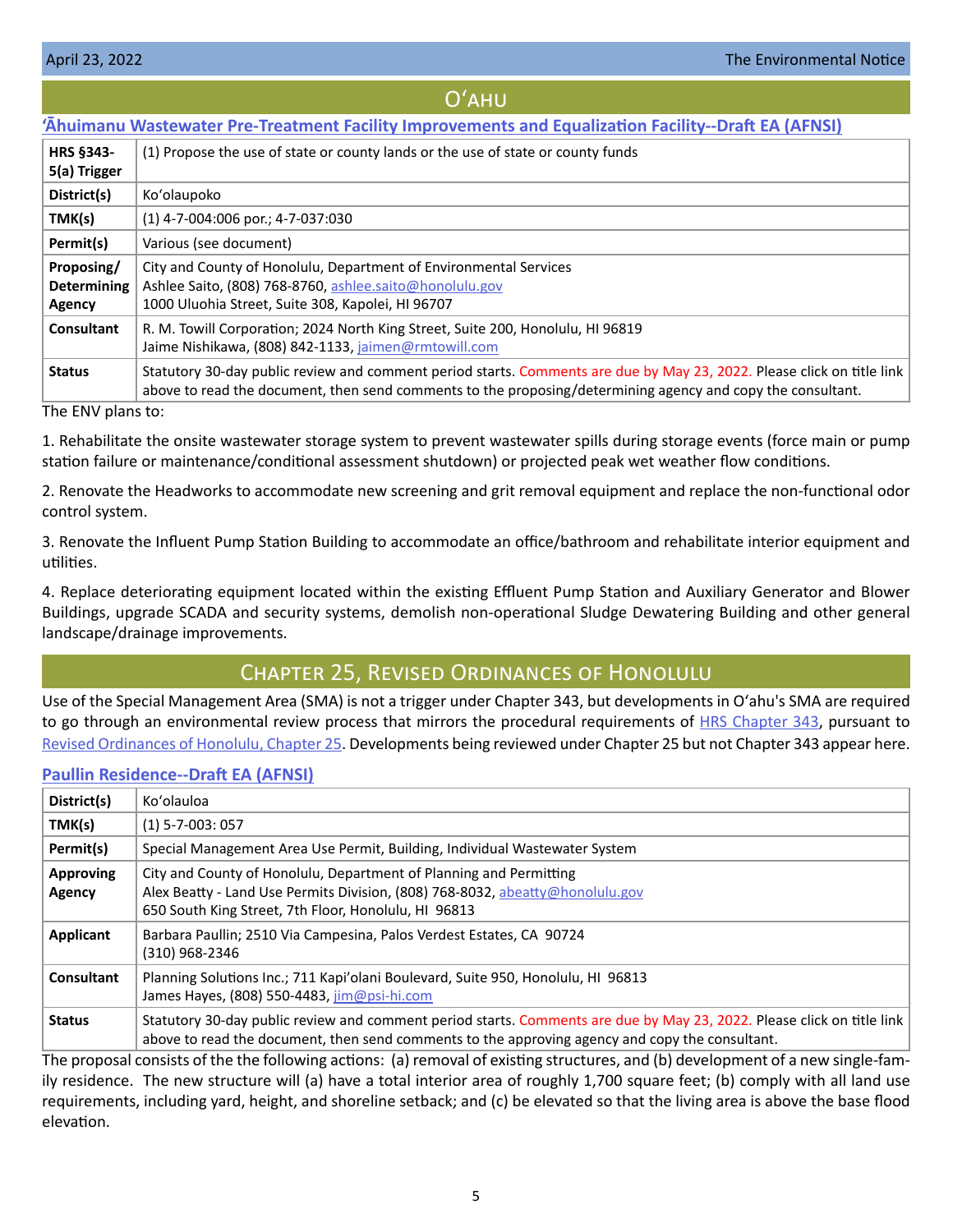# Previously Published Documents Open for Comment

<span id="page-5-0"></span>**Status:** The comment period for these projects began previously. Please click on the links below to read a document, then send comments to the relevant agency and copy any relevant applicant and/or consultant identified in the submission form that follows the initial agency letter.

## **Comments Due May 9, 2022**

## **Hawai**ʻ**i**

**[Hilo Abandoned Vehicle Facility--Draft EA \(AFNSI\)](https://files.hawaii.gov/dbedt/erp/Doc_Library/2022-04-08-HA-DEA-Hilo-Abandoned-Vehicle-Facility.pdf)**

**[Frey Single-Family Residence--Draft EA \(AFNSI\)](https://files.hawaii.gov/dbedt/erp/Doc_Library/2022-04-08-HA-DEA-Frey-Single-Family-Residence.pdf)**

**[Nakoa Single-Family Residence at Honalo--Draft EA \(AFNSI\)](https://files.hawaii.gov/dbedt/erp/Doc_Library/2022-04-08-HA-DEA-Nakoa-Single-Family-Residence-at-Honalo.pdf)**

## **O**ʹ**ahu**

**[West Loch Affordable Housing Project--Draft EA \(AFNSI\)](https://files.hawaii.gov/dbedt/erp/Doc_Library/2022-04-08-OA-DEA-West-Loch-Affordable-Housing.pdf)**

**[Mā'ili Residential Development at the former Voice of America site--Draft EA \(AFNSI\)](https://files.hawaii.gov/dbedt/erp/Doc_Library/2022-04-08-OA-DEA-Maili-Residential-Development-at-Former-Voice-of-America-Site.pdf)**

## **Comments Due June 7, 2022**

**Hawai**ʻ**i**

**[Army Training Land Retention at Pōhakuloa Training Area--Draft EIS](https://files.hawaii.gov/dbedt/erp/Doc_Library/2022-04-08-HA-DEIS-Army-Training-Land-Retention-at-Pohakuloa-Training-Area.pdf)**

# **EXEMPTION NOTICE**

The County of Maui Office of the Mayor has declared the following action exempt from the requirement to prepare an EA pursuant to  $HAR \$ § 11-200.1-16, and has voluntarily submitted it for publication:

## **[Installation of EV chargers at various sites across the County of Maui](https://files.hawaii.gov/dbedt/erp/Other_TEN_Publications/2022-04-23-MA-Exemption-Maui-Mayor)**

The 14 sites identified for EV chargers are at various Maui County Sites, Lahaina Civic Center, Kīhei Aquatic Center, Kalana O Maui Building, Hoʹokele Service Center, Lahaina Aquatic Center, Papohaku Park, Haʹiku Community Center, Eddie Tam Memorial Center, Cooke Memorial Pool, Hana Community Center, Kualapu'u Community Center, Lāna'i Community Center, Hannibal Tavares Community Center, Kula Community Center. These are predisturbed sites, the installation of these chargers will be on existing parking lots, and there is no expected adverse impacts to the environment.

# Exemption List Concurrence

Pursuant to  $HAR \S 11-200.1-16$ , the Environmental Advisory Council (EAC) has reviewed and concurred upon the following agency exemption list, which is a guidance document for the referenced agency's use in considering the propriety of specific exemptions. The listed types of actions may be determined exempt from the requirement to prepare an EA or EIS. The EAC's date of concurrence is posted on the list. Click on the link to view or download the list.

# **[City and County of Honolulu, Board of Water Supply](https://files.hawaii.gov/dbedt/erp/Agency_Exemption_Lists/Honolulu-Board-of-Water-Supply-Exemption-List-2022-04-05.pdf) (April 5, 2022)**

# USE OF PRIOR DETERMINATIONS

The County of Maui, Department of Environmental Management (DEM) [has determined](https://files.hawaii.gov/dbedt/erp/Other_TEN_Publications/2022-04-23-MA-Prior-Determination-Maui-DEM-CML-Composting-Facility.pdf) that pursuant to HAR, Section 11-200.1-11, additional environmental review is not required for the proposed interim activity of composting greenwaste with biosolids for commercial and domestic use.

The proposed use will occur for an interim period prior to the development of the complete preferred alternative outlined in [a Final EA/FONSI](https://files.hawaii.gov/dbedt/erp/EA_EIS_Library/2019-08-08-MA-FEA-Central-Maui-Landfill-Facilities.pdf) [published August 8, 2019](https://files.hawaii.gov/dbedt/erp/The_Environmental_Notice/2019-08-08-TEN.pdf). The composting facility and ancillary storm water basin will be constructed and operated on an approximately 17-acre portion of the previously analyzed solid waste diversion facility at the existing Central Maui Landfill located at Pulehu Road, Puʹunene, Island of Maui. The proposed composting use was occurring on the same parcel at the time of the 2019 Final EA/FONSI evaluation, however was located approximately 750 feet to the south and east of the study area. The composting use did constitute a portion of the existing conditions analyzed for the Central Maui Landfill facility and vicinity. Potential direct, indirect and cumulative effects as well as appropriate mitigation measures will be substantively comparable and proportional to those associated with the proposed uses analyzed by the preferred alternative in the 2019 Final EA/FONSI. After careful examination and comparison of the proposed use and the 2019 Final EA/FONSI, the DEM has concluded that additional environmental review is not required.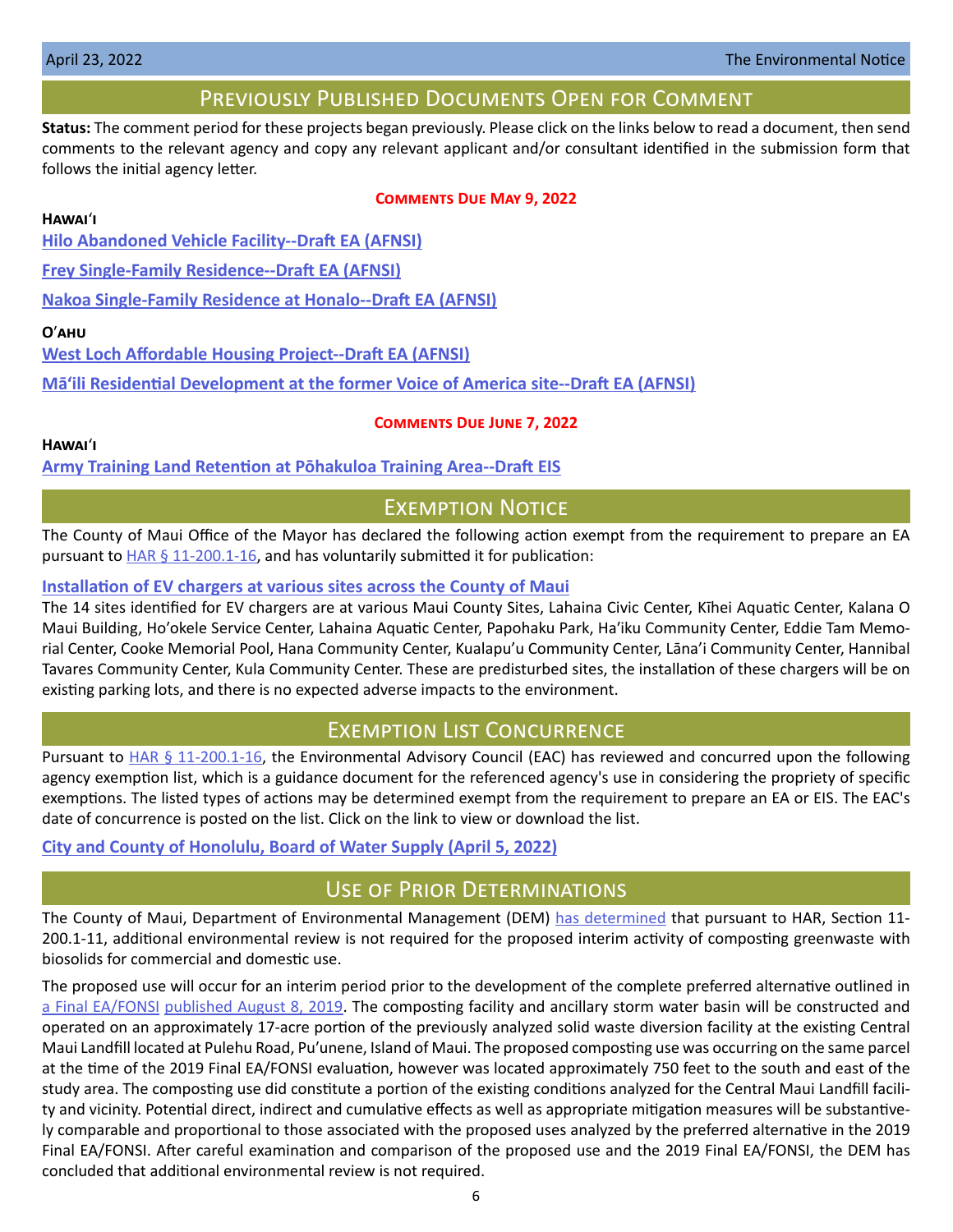# Coastal Zone Management Notices

# Special Management Area (SMA) Minor Permits

<span id="page-6-0"></span>The SMA Minor permits below have been approved ( $HRS \leq 205A-30$ ). For more information, contact the relevant county/state planning agency: Honolulu [(808) 768-8015]; Hawaiʻi [East (808) 961-8288], [West (808) 323-4770]; Kauaʻi [(808) 241-4050]; Maui [(808) 270-7735]; Kakaʻako or Kalaeloa Community Development District [(808) 587-2846]

| <b>Location (TMK)</b>                | <b>Description (File No.)</b>                                                           | <b>Applicant/Agent</b>                                  |
|--------------------------------------|-----------------------------------------------------------------------------------------|---------------------------------------------------------|
| Hawai'i: Puna (1-5-010: 027 and 028) | After-the-Fact Fencing, Rock Wall, Concrete Slab and Entry<br>Gate (PL-SMM-2022-000019) | Laura Melella                                           |
| Maui: Pā'ia (3-8-095: 020)           | After-the-Fact Vegetation and Beach Access Maintenance<br>(SM2 20220018)                | E Paepae Ka Puko'a Association                          |
| Maui: Kīhei (3-9-011: 010)           | 1670 Halama LLC - Stone Privacy Fence (SM2 20220021)                                    | Mikal Torgenson                                         |
| Maui: Wailea (2-1-008: 140)          | Temporary Setup for Event 4/7/22-Wailea (SM2 20220025)                                  | <b>Envisions Entertainment and Produc-</b><br>tions Inc |
| Maui: Hana (1-4-003: 056)            | Demolition of Existing Outdoor Dining Pavilion (SM2 20220026)                           | Mani HTC Hana (DE) LLC                                  |
| Maui: Kīhei (2-1-008: 140)           | Special Event for Farmers Mutual Hall (SM2 20220027)                                    | MC & A Inc                                              |
| Maui: Lahaina (4-4-001: 046 and 047) | Honokowai Beach Park Playground Improvements (SM2<br>20220028)                          | Kristofer Baptist                                       |

# Conservation District Use Applications

Persons interested in commenting on the following Conservation District Use Application(s) or receiving notification of determinations on Conservation District Use Applications must submit comments and requests to the Department of Land and Natural Resources. Notification requests must include the following information: 1) Name and address of the requestor; 2) The application for which the requestor would like to receive notice of determination; and 3) The date the notice was initially published in *The Environmental Notice*. Send comments and requests to: Department of Land and Natural Resources, Office of Conservation and Coastal Lands, P.O. Box 621, Honolulu, HI, 96809. DLNR will make every effort to notify those interested in the subject CDUAs. However, DLNR is not obligated to notify any person not strictly complying with the above requirements. For more information, please contact the Office of Conservation and Coastal Lands staff listed for each project. CDUAs can be found via the hyperlinked File No. below or on the OCCL website at [dlnr.hawaii.gov/occl.](http://dlnr.hawaii.gov/occl)

| <b>File No.:</b>            | CDUA OA-3893 (Department's Acceptance Letter)                         |  |  |
|-----------------------------|-----------------------------------------------------------------------|--|--|
| <b>Name of Applicant:</b>   | Paul Zweng, Executive Director of Ohulehule Forest Conservancy        |  |  |
| Location:                   | 48-479 Waiahole Valley North Branch Road, Waikane, Ko'olaupoko, O'ahu |  |  |
| TMK(s):                     | $(1)$ 4-8-006: 001                                                    |  |  |
| <b>Proposed Action:</b>     | <b>Zweng Single-Family Residence</b>                                  |  |  |
| 343, HRS determination:     | Draft Environmental Assessment / AFNSI Published April 23rd, 2022     |  |  |
| <b>Applicant's Contact:</b> | Bruce Tsuchida, (808) 536-6999 (x3), bruce@townscapeinc.com           |  |  |
| <b>OCCL Staff Contact:</b>  | Trevor Fitzpatrick, (808) 798-6660, trevor.j.fitzpatrick@hawaii.gov   |  |  |

# **FEDERAL NOTICES**

As a courtesy, listed below are some relevant entries from the Federal Register published since the last issue of *The Environmental Notice*. **For more information, click on the title link**, also available at [www.federalregister.gov](http://www.federalregister.gov).

# **Rule: [List of Fisheries for 2022](https://www.federalregister.gov/documents/2022/04/19/2022-08210/list-of-fisheries-for-2022) (published by the National Oceanic and Atmospheric Administration on 04/19/2022)**

The National Marine Fisheries Service (NMFS) publishes its final List of Fisheries (LOF) for 2022, as required by the Marine Mammal Protection Act (MMPA). The LOF for 2022 reflects new information on interactions between commercial fisheries and marine mammals. NMFS must classify each commercial fishery on the LOF into one of three categories under the MMPA based upon the level of mortality and serious injury of marine mammals that occurs incidental to each fishery. The classification of a fishery on the LOF determines whether participants in that fishery are subject to certain provisions of the MMPA, such as registration, observer coverage, and take reduction plan requirements. The effective date of this final rule is May 19, 2022.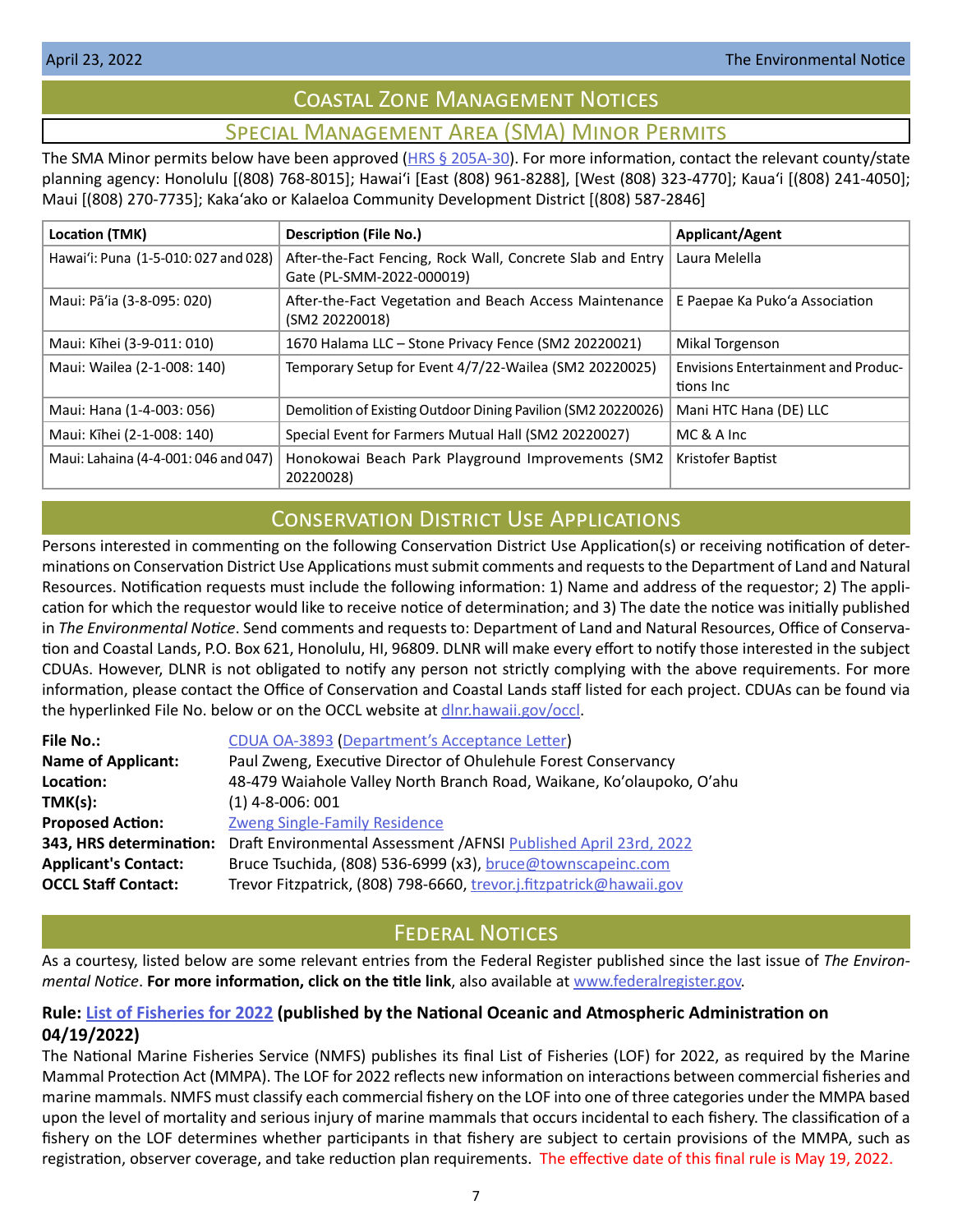# Federal Notices (continued)

# <span id="page-7-0"></span>**Notice: [Endangered Species; Receipt of Recovery Permit Applications](https://www.federalregister.gov/documents/2022/04/07/2022-07366/endangered-species-receipt-of-recovery-permit-applications) (published by the Fish and Wildlife Service on 04/07/2022)**

We, the U.S. Fish and Wildlife Service, have received applications for permits to conduct activities intended to enhance the propagation and survival of endangered species including Hawaiian coot (*Fulica americana alai*), Hawaiian duck (*Anas wyvilliana*), and Hawaiian stilt (*Himantopus mexicanus knudseni*) under the Endangered Species Act of 1973, as amended. We invite the public and local, State, Tribal, and Federal agencies to comment on these applications. Before issuing the requested permits, we will take into consideration any information that we receive during the public comment period. We must receive your written comments on or before May 9, 2022.

# **SHORELINE NOTICES**

# Applications for Shoreline Certification

The shoreline certification applications below are available for review and comment at the Department of Land and Natural Resources offices on Kaua'i, Hawai'i, Maui, and Honolulu, 1151 Punchbowl Street, Room 220 ([HRS § 205A-42](https://www.capitol.hawaii.gov/hrscurrent/Vol04_Ch0201-0257/HRS0205A/HRS_0205A-0042.htm) and [HAR § 13-](https://dlnr.hawaii.gov/ld/files/2013/07/Ch13-222-Amend-Compil-Stand-Rev1.pdf) [222-12](https://dlnr.hawaii.gov/ld/files/2013/07/Ch13-222-Amend-Compil-Stand-Rev1.pdf)). **Maps and photos of each application file can be viewed [here](https://ags.hawaii.gov/survey/shoreline/#apps)**. All comments shall be submitted in writing to the State Land Surveyor, 1151 Punchbowl Street, Room 210, Honolulu, HI 96813 and postmarked no later than 15 calendar days from the date of this public notice of the application. For more information, call Ian Hirokawa at (808) 587-0420.

| File No. | <b>Location</b>                            | TMK                | <b>Applicant</b>                       | Owner                                                             |
|----------|--------------------------------------------|--------------------|----------------------------------------|-------------------------------------------------------------------|
| OA-1983  | 111 Kailuana Loop, O'ahu 96734             | $(1)$ 4-3-083:008  | Walter P. Thompson, Inc.               | Beachside LLC                                                     |
| OA-1984  | 44-006 Aumoana Place, O'ahu 96744          | $(1)$ 4-4-022: 008 | Austin, Tsutsumi &<br>Associates, Inc. | Donald W. and Brenda J. McClure                                   |
| OA-1985  | 58-002 Makanale Street                     | $(1)$ 5-8-003: 012 | R.M. Towill Corporation                | John R. and Fumi Winebarger                                       |
| MA-775   | 5165 L. Honoapi'ilani Road, Maui 96761     | $(2)$ 4-3-007: 003 | Hana Skoda & Alan Loh                  | Hana Skoda & Alan Loh                                             |
| MA-776   | 2980 S. Kīhei Road, Maui 96753             | $(2)$ 3-9-004: 029 | Loren E. Slentz                        | Ruby & Sons Hospitality LLC (Leasee)                              |
| MA-777   | 3040 Kahekili Highway, 96793               | $(2)$ 3-2-001:002  | Kevin J Clarke                         | Maui Ocean Front LLC, c/o Kusai Aziz                              |
| MO-190   | 2414 Kamehameha V Hwy, Moloka'i 96748      | (2) 5-4-017: 010   | <b>Garry Mitchell</b>                  | <b>Garry Mitchell</b>                                             |
| HA-624   | Paradise Ala Kai, Hawai'i                  | $(3)$ 1-5-058: 045 | Daniel Berg, dlb &<br>associates, LLC  | Floyd Beadle, legal owner via non-<br>trust custodial IRA and AET |
| HA-625   | Ala Heau Rd. (no number assigned), Hawai'i | $(3)$ 1-5-032: 043 | Daniel Berg, dlb &<br>associates, LLC  | Multan Properties, LLC; attn: Genet<br>Singh                      |

# Proposed Shoreline Certifications and Rejections

The shoreline notices below have been proposed for certification or rejection by the Department of Land and Natural Resourc-es [\(HRS § 205A-42](http://HRS § 205A-42) and [HAR § 13-222-26\)](https://dlnr.hawaii.gov/ld/files/2013/07/Ch13-222-Amend-Compil-Stand-Rev1.pdf). Any person or agency who wants to appeal shall file a notice of appeal in writing with DLNR no later than 20 calendar days from the date of this public notice. Send the appeal to the Board of Land and Natural Resources, 1151 Punchbowl Street, Room 220, Honolulu, Hawai'i 96813.

| File No. | <b>Status</b> | Location                           | <b>TMK</b>             | <b>Applicant</b>                       | Owner                                                       |
|----------|---------------|------------------------------------|------------------------|----------------------------------------|-------------------------------------------------------------|
| OA-1970  | Proposed      | 20 Pu'ukani Place, O'ahu 96734     | $(1)$ 4-3-012: 014     | Wesley T. Tengan                       | Kristy M. Stephenson                                        |
| OA-1977  | Proposed      | 55-587 Kamehameha Hwy, O'ahu 96762 | $(1)$ 5-5-003: 045     | Hawaii Engineering Group,<br>Inc.      | Robert Dahms                                                |
| OA-1982  | Proposed      | 1226a Mokulua Drive, O'ahu 96734   | $(1)$ 4-3-005: 056     | Austin Tsutsumi & Associates           | Hale Mokulua LLC                                            |
| MA-774   | Proposed      | 89 Aleiki Place, Maui 96779        | $(2)$ 2-6-011:016      | Ailana Surveying & Geomat-<br>ics, LLC | Michael & Jodi Ottman and<br><b>Coral Reef Ventures LLC</b> |
| HA-622   | Proposed      | 59-111 Pakuikui Place, Hawai'i     | $(3) 5 - 9 - 016: 023$ | Wes Thomas Associates                  | Malino Ke Kai Properties<br>LLC, Attn. David Johnson        |
| HA-623   | Proposed      | Not assigned, Hawai'i              | $(3)$ 8-7-019:030      | Wes Thomas Associates                  | David Chong c/o Matthew<br>R. Kilgore                       |
| KA-466   | Proposed      | No address available, Kaua'i       | $(4)$ 1-2-013:001      | Roger M. Caires                        | Roger M. Caires                                             |